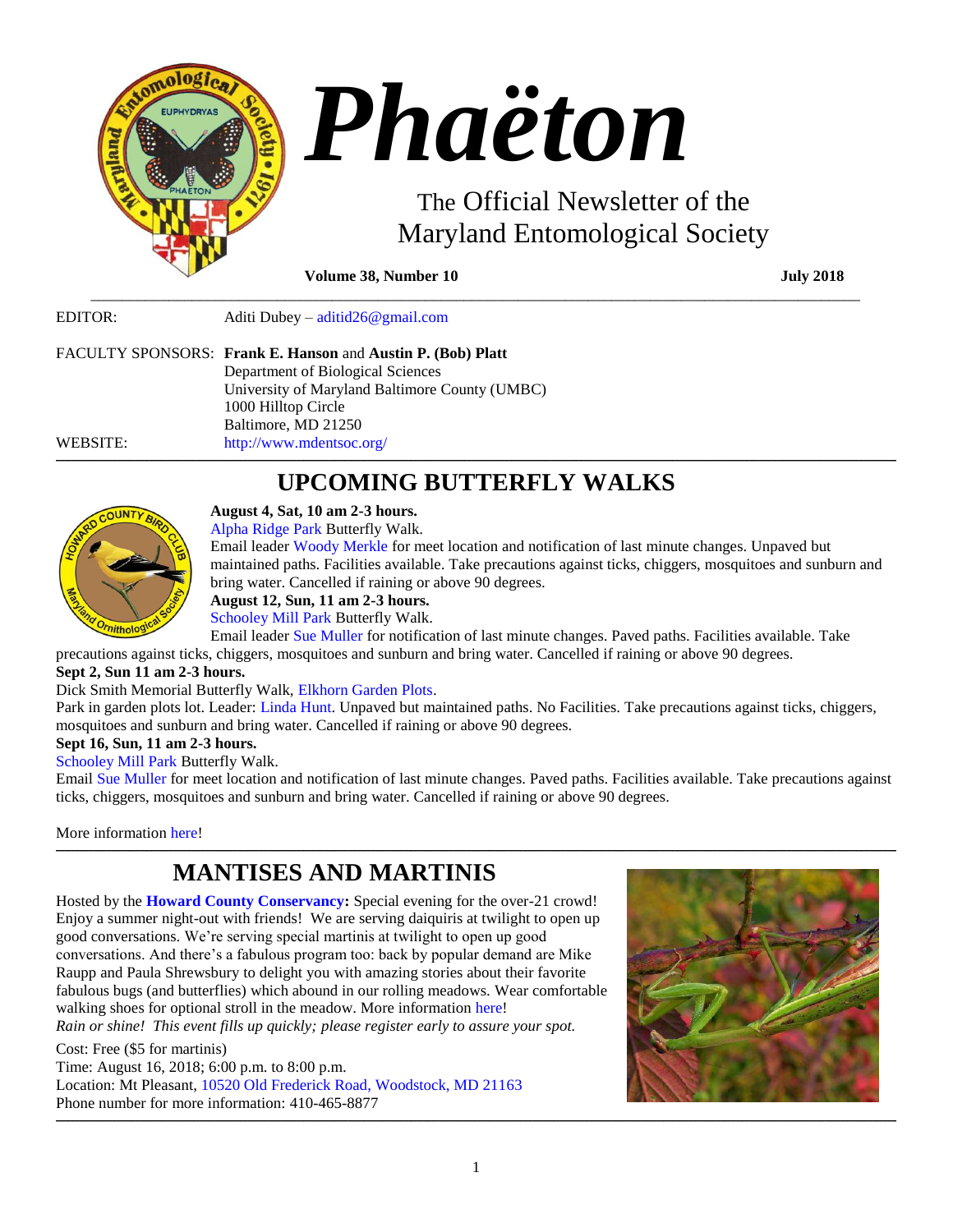$\mathcal{L}_\text{max}$  and  $\mathcal{L}_\text{max}$  and  $\mathcal{L}_\text{max}$  and  $\mathcal{L}_\text{max}$  and  $\mathcal{L}_\text{max}$ 

# **NATIONAL MOTH WEEK 2018 Invites Citizen Scientists to Celebrate Moths**

**\_\_\_\_\_\_\_\_\_\_\_\_\_\_\_\_\_\_\_\_\_\_\_\_\_\_\_\_\_\_\_\_\_\_\_\_\_\_\_\_\_\_\_\_\_\_\_\_\_\_\_\_\_\_\_\_\_\_\_\_\_\_\_\_\_\_\_\_\_\_\_\_\_\_\_\_\_\_\_\_\_\_\_\_\_\_\_\_\_\_\_\_\_\_\_\_\_\_\_\_\_\_\_\_\_\_\_\_\_\_\_\_\_\_\_\_\_\_\_\_\_\_\_\_\_\_\_\_\_\_\_\_\_\_\_\_\_\_\_\_\_\_\_\_\_\_\_\_\_\_\_\_\_\_\_\_\_\_\_\_\_\_\_\_\_\_\_\_**

# **21-29 July 2018**

National Moth Week celebrates the beauty, life cycles, and habitats of moths. "Moth-ers" of all ages and abilities are encouraged to learn about, observe, and [document](http://nationalmothweek.org/how-to-submit-data/) moths in their backyards, parks, and neighborhoods. National Moth Week is being held, worldwide, during the last full week of July. NMW offers everyone, everywhere a unique opportunity to become a Citizen Scientist and contribute scientific data about moths. Through partnerships with major online biological data depositories, NMW participants can help map moth distribution and provide needed information on other life history aspects around the globe.

### How to participate:

[Register](http://nationalmothweek.org/register-a-nmw-event-2017/) an event or join a public event. Mothing can be done anywhere- at parks, nature centers, backyards and even in towns and cities. Learn more at the [Finding](http://nationalmothweek.org/finding-moths-2/) Moths page.

Find more information about National Moth Week [here.](http://nationalmothweek.org/)

# **2018 ALL BUGS GOOD AND BAD WEBINAR SERIES**

**\_\_\_\_\_\_\_\_\_\_\_\_\_\_\_\_\_\_\_\_\_\_\_\_\_\_\_\_\_\_\_\_\_\_\_\_\_\_\_\_\_\_\_\_\_\_\_\_\_\_\_\_\_\_\_\_\_\_\_\_\_\_\_\_\_\_\_\_\_\_\_\_\_\_\_\_\_\_\_\_\_\_\_\_\_\_\_\_\_\_\_\_\_\_\_\_\_\_\_\_\_\_\_\_\_\_\_\_\_\_\_\_\_\_\_\_\_\_\_\_\_\_\_\_\_\_\_\_\_\_\_\_\_\_\_\_\_\_\_\_\_\_\_\_\_\_\_\_\_\_\_\_\_\_\_\_\_\_\_\_\_\_\_\_\_\_\_\_**

This webinar series discusses troublesome insects such as invasive ants, landscape, vegetable and household pests, as well as beneficial insects such as native pollinators. Webinars are held on the first Friday of every month at 2PM EST.

# **Fri, 3 August 2018; 2:00 p.m.**

Topic: Bees, Wasps, and Hornets, Oh My! Speaker: Lynn Braband, Cornell University

### **Fri, 7 September 2018; 2:00 p.m.**

Topic: Winterizing Your Home To Keep Out Pests Speaker: Janet Hurley, Texas A&M AgriLife Extension

# **Fri, 5 October 2018; 2:00 p.m.**

Topic: Structural Misidentified Pests Speaker: Elizabeth 'Wizzie' Brown, Texas A&M AgriLife Extension

Information about upcoming webinars and archives of previous recordings can be found at [http://articles.extension.org/pages/74590/2018-all-bugs-good](http://articles.extension.org/pages/74590/2018-all-bugs-good-and-bad-webinar-series)[and-bad-webinar-series.](http://articles.extension.org/pages/74590/2018-all-bugs-good-and-bad-webinar-series)

### **\_\_\_\_\_\_\_\_\_\_\_\_\_\_\_\_\_\_\_\_\_\_\_\_\_\_\_\_\_\_\_\_\_\_\_\_\_\_\_\_\_\_\_\_\_\_\_\_\_\_\_\_\_\_\_\_\_\_\_\_\_\_\_\_\_\_\_\_\_\_\_\_\_\_\_\_\_\_\_\_\_\_\_\_\_\_\_\_\_\_\_\_\_\_\_\_\_\_\_\_\_\_\_\_\_\_\_\_\_\_\_\_\_\_\_\_\_\_\_\_\_\_\_\_\_\_\_\_\_\_\_\_\_\_\_\_\_\_\_\_\_\_\_\_\_\_\_\_\_\_\_\_\_\_\_\_\_\_\_\_\_\_\_\_\_\_\_\_ ACADEMY OF NATURAL SCIENCES OF DREXEL UNIVERSITY BUGFEST**

## **11-12 August, 2018 Philadelphia, Pennsylvania**

This is an annual celebration of insects with activities, shows and an opportunity to see specimens from the Academy's collection.

Additional information can be found at: http://ansp.org/programs-and-events/festivals/bug-fest/

#### **\_\_\_\_\_\_\_\_\_\_\_\_\_\_\_\_\_\_\_\_\_\_\_\_\_\_\_\_\_\_\_\_\_\_\_\_\_\_\_\_\_\_\_\_\_\_\_\_\_\_\_\_\_\_\_\_\_\_\_\_\_\_\_\_\_\_\_\_\_\_\_\_\_\_\_\_\_\_\_\_\_\_\_\_\_\_\_\_\_\_\_\_\_\_\_\_\_\_\_\_\_\_\_\_\_\_\_\_\_\_\_\_\_\_\_\_\_\_\_\_\_\_\_\_\_\_\_\_\_\_\_\_\_\_\_\_\_\_\_\_\_\_\_\_\_\_\_\_\_\_\_\_\_\_\_\_\_\_\_\_\_\_\_\_ DC/BALTIMORE CRICKET CRAWL**

# **24 August, 2018**

We have no measures, no census, no accounting of the status or health of the cricket and katydid part of the world. We have little understanding of anything but the general shape of their individual distributions. We know so very little, in fact, that new species are still being found under our noses in Eastern North America. Any survey of populations would therefore be a benefit, marking the health of an area and forming a foundation for future comparisons.

How to Do the Count:

- Go somewhere at night
- Listen for 1 minute
- Write down the kinds of crickets and katydids you heard
- Call, text, email or tweet your results!

Additional information can be found at: <http://www.discoverlife.org/cricket/DC/>

#### **\_\_\_\_\_\_\_\_\_\_\_\_\_\_\_\_\_\_\_\_\_\_\_\_\_\_\_\_\_\_\_\_\_\_\_\_\_\_\_\_\_\_\_\_\_\_\_\_\_\_\_\_\_\_\_\_\_\_\_\_\_\_\_\_\_\_\_\_\_\_\_\_\_\_\_\_\_\_\_\_\_\_\_\_\_\_\_\_\_\_\_\_\_\_\_\_\_\_\_\_\_\_\_\_\_\_\_\_\_\_\_\_\_\_\_\_\_\_\_\_\_\_\_\_\_\_\_\_\_\_\_\_\_\_\_\_\_\_\_\_\_\_\_\_\_\_\_\_\_\_\_\_\_\_\_\_\_\_\_\_\_\_\_\_\_\_\_\_ MASSAUDUBON FIREFLY WATCH**

Firefly Watch combines an annual summer evening ritual with scientific research. Join a network of volunteers by observing your own backyard and help scientists map fireflies found in New England and beyond. Mass Audubon has teamed up with **[researchers](https://www.massaudubon.org/get-involved/citizen-science/firefly-watch/about-the-researchers) from Tufts University** to track the fate of these amazing insects. It's easy to participate in Firefly Watch. All you need to do is spend 10 minutes once a week during firefly season observing fireflies in one location (your backyard or in a nearby field). All firefly sightings—or lack thereof—are valuable.

Find out how to participate and get more information at: [https://www.massaudubon.org/get-involved/citizen](https://www.massaudubon.org/get-involved/citizen-science/firefly-watch)[science/firefly-watch](https://www.massaudubon.org/get-involved/citizen-science/firefly-watch)

# **BALTIMORE CBP REPORTS NATION'S FIRST ENCOUNTER OF A WOOD-BORING WASP SPECIES IN ALUMINUM COILS FROM GREECE**

The U.S. Department of Agriculture confirmed on June 28, 2018 that a live wood-boring wasp that U.S. Customs and Border Protection (CBP) agriculture specialists recently intercepted in Baltimore is the first time this specimen has been reported in the United States.